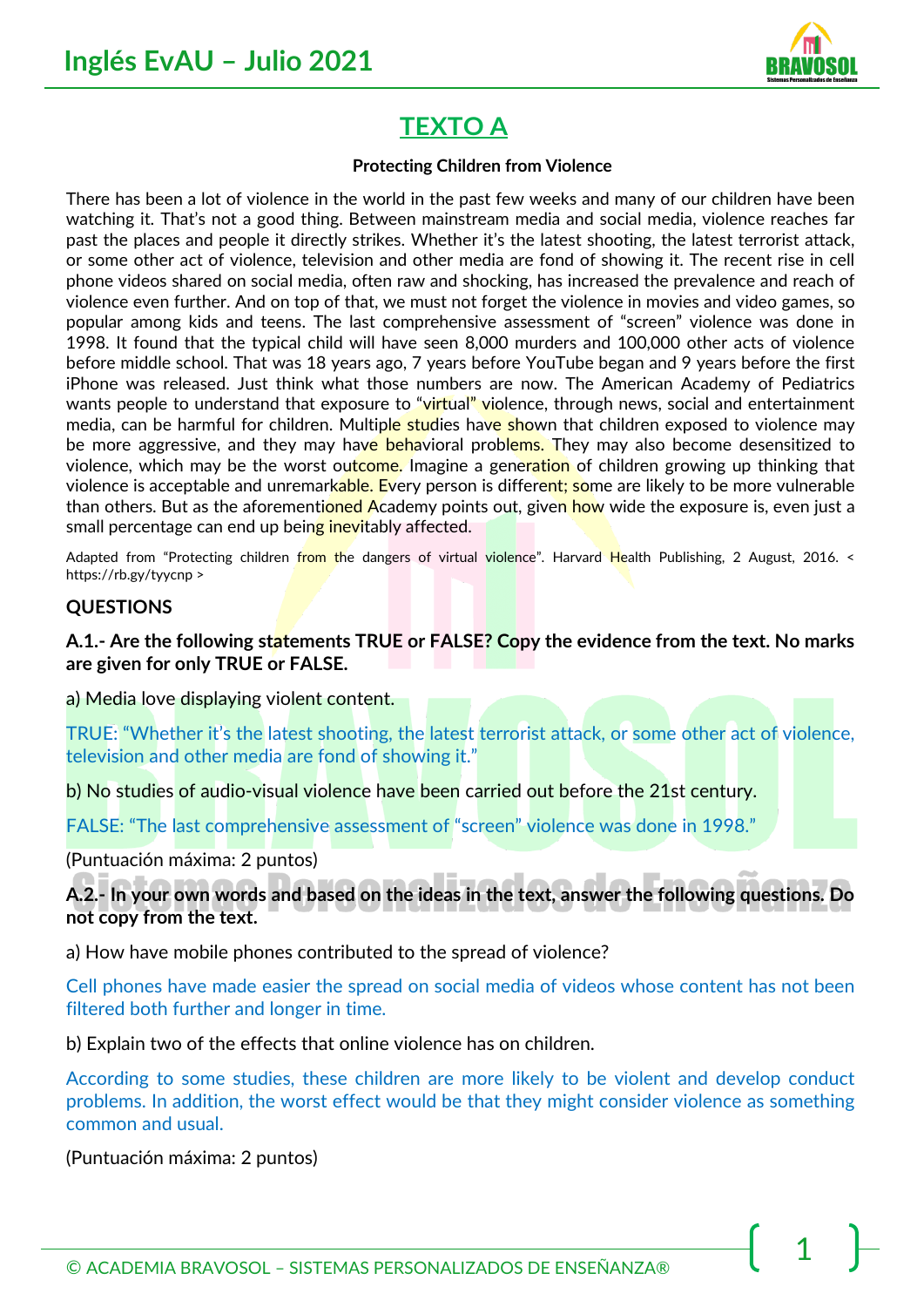

#### **A.3.- Find the words in the text that mean:**

- a) crude (paragraph 1) raw
- b) damaging (paragraph 3) harmful
- c) consequence (paragraph 3) outcome
- d) highlights (paragraph 4) points out
- (Puntuación máxima: 1 punto)

#### **A.4.- Complete the following sentences. Use the appropriate form of the word in brackets when given.**

a) If Terry's parents had been aware of (be aware of) how aggressive he was, they would have talked (talk) to a psychologist before.

b) What about watching (watch) a new series? This one is tougher (tough) than I thought.

c) You don't have (not/have) to tell the headmaster about the time of the meeting in advance. It is not required.

d) Complete the following sentence to report what was said. "Why can't we watch this movie?", my siblings wanted to know.

My siblings asked me why they couldn't watch that movie. (Puntuación máxima: 2 puntos)

**A.5.- Write about 150 to 200 words on the following topic. In your personal opinion, what are the advantages and disadvantages of letting children play all kinds of videogames?** (Puntuación máxima: 3 puntos)

In these times when technological developments have reached most aspects of our lives, it is a common tendency that children have access to many technological items, including introducing them to videogames from an early age. However, how convenient is letting a child playing videogames regardless of the kind?

On the one hand, there have been said to be some positive effects derived from the use of certain videogames in children. However, needless to say that these so-called "educational videogames" have to be adapted to different ages, used with the supervision of an adult and they carry some negative consequences anyway since most experts recommend avoiding the influence of screens on children.

Children should not be subjected to the impact of any kind of videogames, since any game or toy should be adapted to the needs, desires and stages of learning of a child. We must not forget that some videogames are rated for adults because they involve a great deal of violence, bad language or plots which a child is not prepared for.

In short, I certainly cannot see any advantages in letting children play any kind of videogames. In fact, I would rather disconnect them from technological items in general and take them into nature to learn from the beauty of the real world.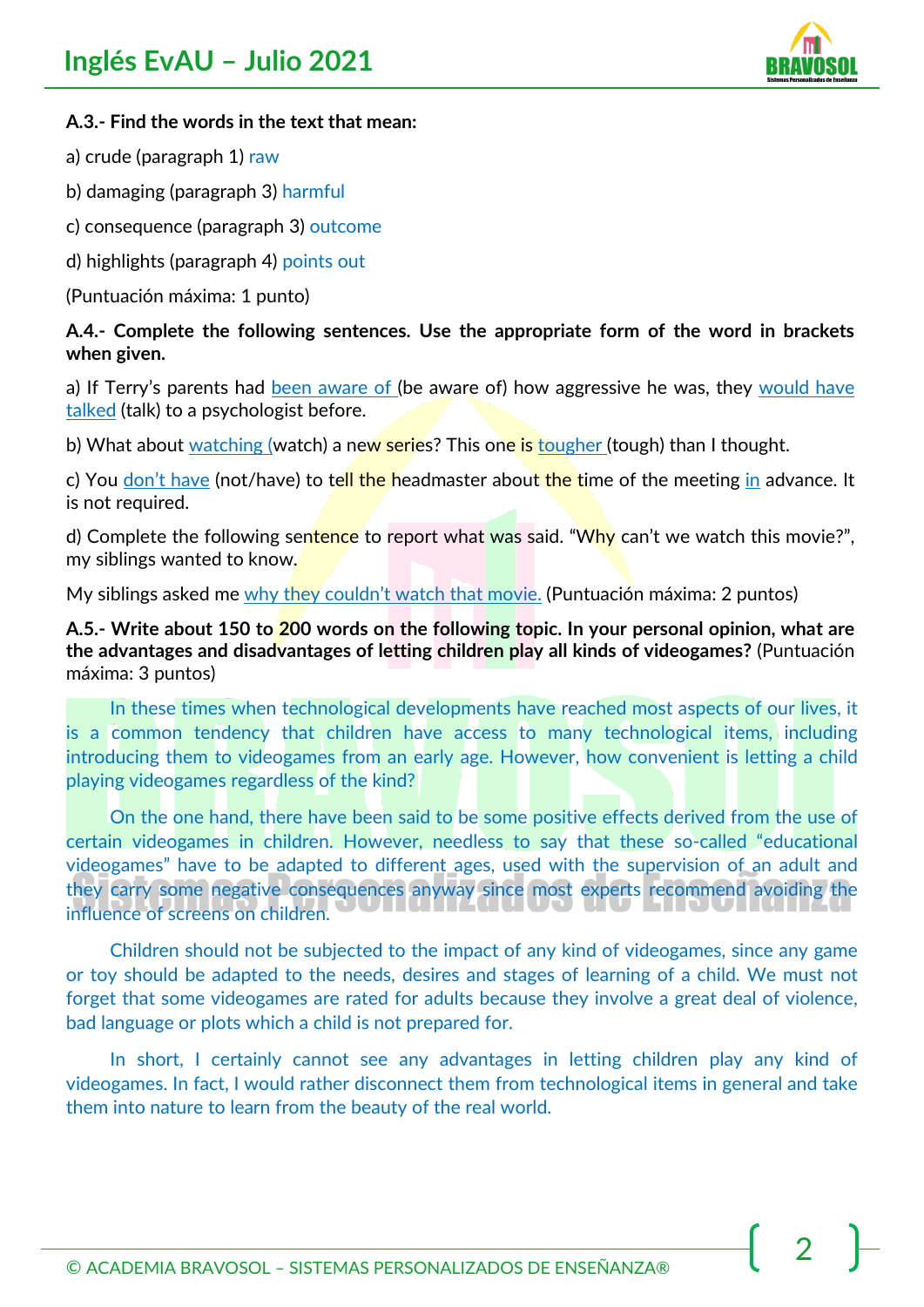

## **TEXTO B**

#### **Are Humans Social Creatures?**

Neil Ansell had always dreamt of living alone surrounded by nature, yet he became a hermit entirely by accident. Back in the 1980s, he was living in London with 20 other people. Then someone made him an offer he couldn't refuse: a lovely cottage lost in the mountains, with a minimum rent. This was a place so wild, the night sky was a continuous carpet of stars – and the neighbours were a pair of ravens, who had lived in the same tree for 20 years. The negative thing was that the scenic views came with extreme isolation. He lived on a hill farm, miles from the nearest village. He didn't have a phone, and in the five years he lived there, not a single person walked by the house. By the time he returned to civilisation, Ansell had fully adapted to being on his own – and the social world was a bit of a shock. "What I found difficult was the amount of talking and I'm not an antisocial person." Another thing Ansell noticed was that his identity had gradually started to slip away. "When you're alone, you start to lose your sense of who you are, since you don't have an image of yourself reflected in the way that other people react to you. To some extent, when I returned, I had to rediscover who I could be in a social context," he says. Human beings are deeply social creatures. This is obvious from the way we live, but scientists have discovered that there seems to be a link: over millions of years, species with more social contacts tend to evolve larger brains. It turns out this works the other way around, too: a lack of socialising can make them shrink.

Adapted from "How solitude and isolation can affect your social skills," BBC, October 23rd, 2020.

#### **QUESTIONS**

**B.1.- Are the following statements TRUE or FALSE? Copy the evidence from the text. No marks are given for only TRUE or FALSE.** 

a) Neil Ansell had planned, even before the 1980s, to live alone in the mountains.

FALSE: "Neil Ansell had always dreamt of living alone surrounded by nature, yet he became a hermit entirely by accident."

b) Research has found that the smaller the human brain, the greater the extent of its social world.

FALSE: "This is obvious from the way we live, but scientists have discovered that there seems to be a link: over millions of years, species with more social contacts tend to evolve larger brains."

(Puntuación máxima: 2 puntos)

**B.2.- In your own words and based on the ideas in the text, answer the following questions. Do not copy from the text.** 

a) Why did Neil Ansell go to live in the mountains?

He went to live in the mountains because it was cheap, and he could be alone in a beautiful place.

b) Briefly explain two things that happened to Neil Ansell when he moved back to London.